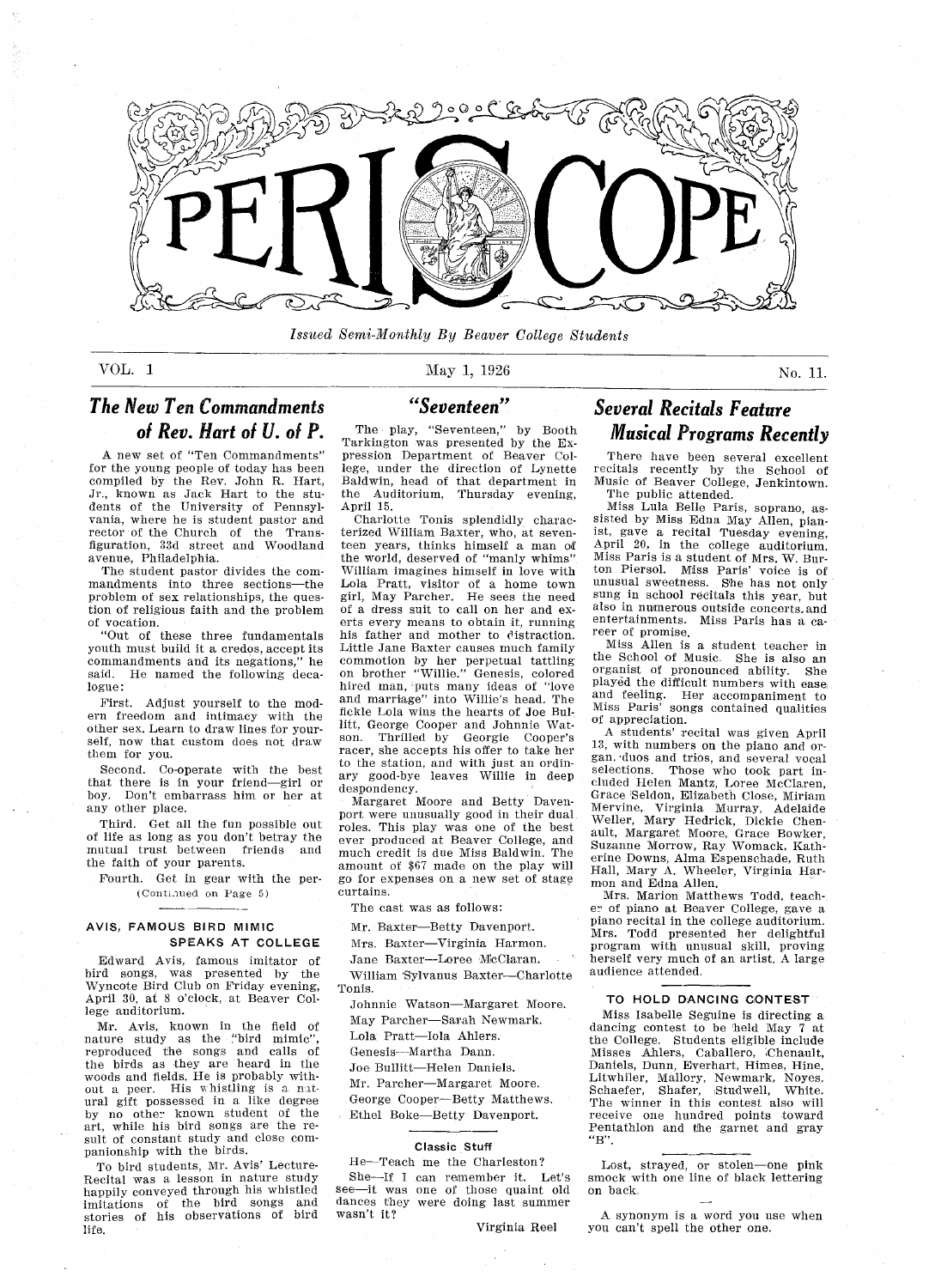

The PERISCOPE

Published Semi-Monthly At BEAVER COLLEGE FOR WOMEN JENKINTOWN, PA.

> Editor ALMA ESPENSCHADE Assistant Editor JOYCE PRINCE Literary MARION STEVENS Art IDA LITWHILER Sports FAY LITTLEY Social VIRGINIA TAYLOR Alumnae DOROTHY STUDWELL Special Reporters MARY WELKER

VIRGINIA HENRY

PUBLISHED UNDER FAcULTY SUPERVISION

SUBSCRIPTION PRICE-Two DOLLARS

FIVE CENTS THE SINGLE COPY

A course at college has been variously compared to everything from carefree sojourn under the wing of Alma Mater to a term in prison; but have you considered it from the practical standpoint of a business transaction

There is a certain amount of risk to it You invest from two to tour years of valuable time and a sum of money. In return you receive a diploma or a degree-very important assets it is true, but far less important than the more intangible benefits of your education. You acquire more or less knowledge according to your application, and a certain prestige in being a college graduate. Whether you gain these assets in a greater or less degree depends as much upon you as upon your college

For the present we will waive the question of the amount of knowledge

obtainable, and concentrate on prestige of a college graduate. You are as much a representative of Beaver College to the outside world as our ambassadors are representatives of America abroad. You have doubtless heard this before. It is a platitude so hackneyed as to become a truism. Nevertheless, at home, in a strange city, indeed everywhere, people judge Beaver College by you-by your conduct and appearance: they feel that all Leaver students must be like this one example. If they misjudge the college on your account it is not only un fair to the college but it hurts you also When a certain type of girl is established as representative of a college it is taken for granted that you are of that type until you prove yourself otherwise

Let us then make the Beaver Col lege type noteworthy

It is to our advantage. It will raise our dividends on the investment we have made in a college education. Incidently it will raise our own self-re spect. And our returns will be higher still if we invest ideals, thoughtfulness, application, and good sportsmanship as well as the practicalities of time and money

### MINSTREL SHOW COMING

"Yassah, it sho will be a black and successful nite when doze Beavah Col lege gals gives dare Minstrel Show on de thuteenth o' May, an' Ah means this heah Mistah Fields and Mistah "Cobuns" will be completely envus of<br>the whole affah!"

The interlocutor will be "Pete"<br>Ried and the end-men: Roberta Shafer, Toppy Dann, Sarah Maynard, Joyce Prince, Ray Womack, and Helen Cambern. Those to form the circle will be announced later. The Minstrel Show will be given in the College audi torium. Practice is going on actively, with Roberta Shafer coaching. The public will be invited

Anne: Do you think you'll be doing anything tonight

John: No.

Anne: Then don't come over. Pitt Panther

The Periscopie View May 3-Student's Afternoon Recital. May  $5$  - Evening, "Sailor's Dream May 6-Piano Recital by Marion Leavitt, Assisted by Rob<br>erta Shafer, Contralto. May  $11$ -Glee Club Concert, Charles H. Martin, Conductor. May 13-Minstrel Show.

### The Modern Woman

Dr. Oliver Wendell Holmes said Nature is in earnest when she makes a woman. Confucius and Lessing declared woman Nature's masterpiece. There is nothing too difficult for her, whether business, profession or the art of home-keeping, woman is a factor to be reckoned with. Our only concern is that she does not despise or turn aside from her greater role for the lesser

The arts have not found her stranger, science has made room for her, and even politics has opened its door. No more the closed fields; but will woman, conscious of the infinite range of her power, awakening to new knowledge and new freedom, will she in her ambition choose the lesser ser vice to the race? Should the fittest of the type so choose, the world might well be concerned. This could hardly be for the finest instinct in woman must prevail. The laws of life have their compensation for woman eve<br>more than man. The first and holies office of woman Nature hath decreed and established. A baby and motherhood sanctifies all. Even a career need be no bar to its fulfillment

As a buyer, and this is a test of acumen, she studies and knows what she wants, where to get it, and what<br>the right price should be. It is the the right price should be. standard, well-advertised class of goods that appeals. We are not wor ried about her apparel. Let her wear her hair, her stockings and her skirts where and how she will. Let her waist be straight, her shoes low and her ears hidden beneath her hats. Her dress is only a natural expression of her new freedom in thought, in work and aspiration. Woman will find her way and find it safely and surely Her reading and thinking, her study and researck have enriched her life Her boys and girls will inherit stronger bodies with a finer quality of mind and while there will be a knowledge and understanding never before be queathed by motherhood, these children will also prize fellowship and camaraderie that other generations ofttimes missed

Osteopathy's good friend, O. O. Mc-Intyre, in his column in a recent daily, notes woman's activities as follows:

"No longer are women willing to stand still even when successful. Miss Fannie Hurst, at the peak of her career as a writer, is going to England next year for her Ph. D. at Oxford. Her income is reputed to be in six figures, but she is not content.

Speaking about Nev York and see ing women forge ahead gives one another idea of man's importance. One woman has opened three of the larg est restaurants in town Two of the foremost magazines have women as managing editors

The most successful of all plays in New York's history—'Abie's Irish<br>Rose'—was produced by a woman. big movie theatre is flourishing under female guidance. Two of the highes salaried press agents on Broadway are of feminine persuasion

"One of the newest hotels soon to go up is to have managing direct ress.' And in the list of twelve selling books now current, seven were writ-<br>ten by women. Several apartment ten by women. Several houses are now superintended by the

(Continued on Fage 5)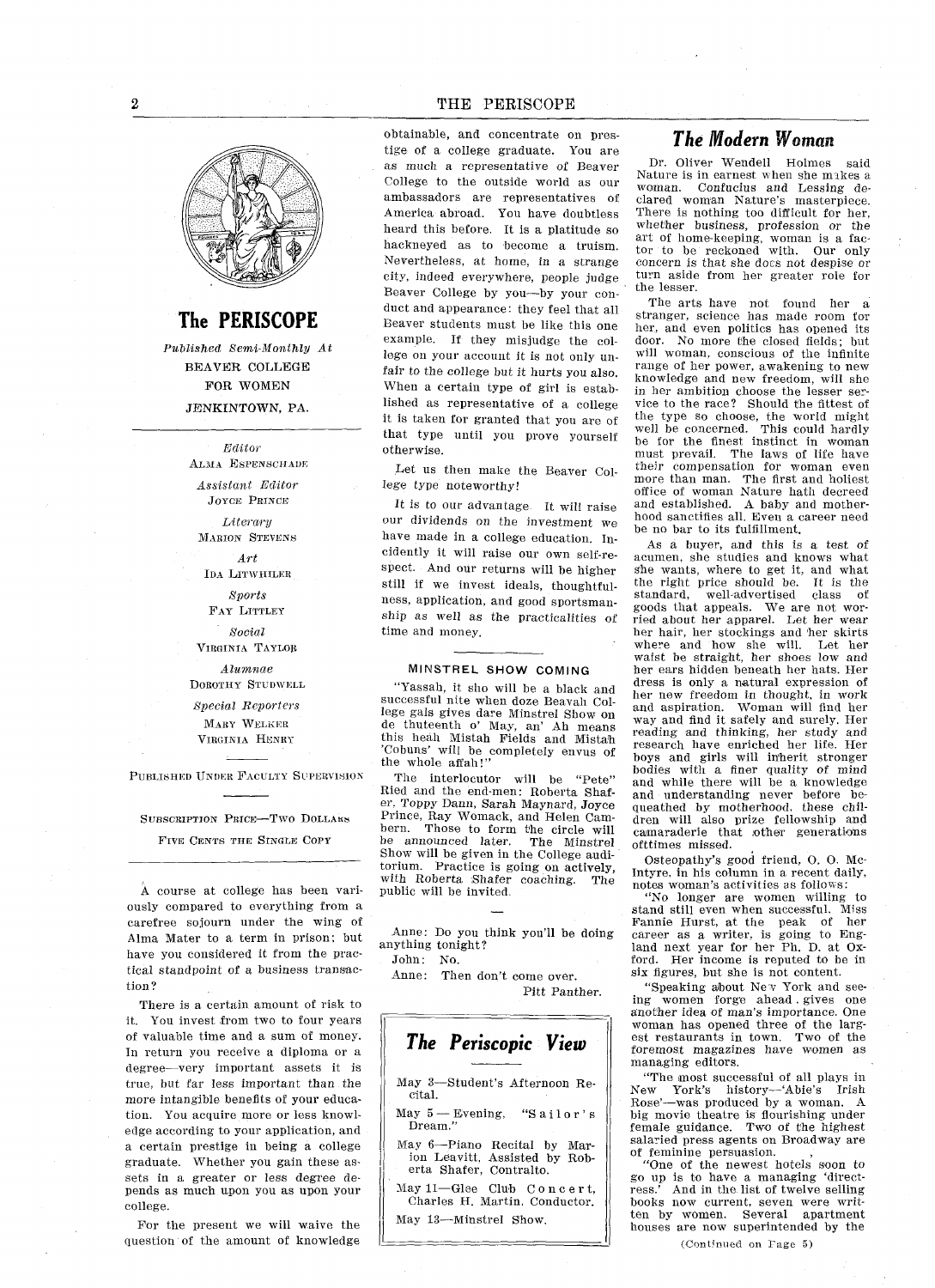# Beaver Scholarship Awarded Local Girl

Through the magnanimity and public spirit of Dr. Lynn H. Harris, president of Beaver College, a Jenkinto high school scholarship has been es tablished in that institution to be awarded to that member of the graduating class who applies for admission to Beaver, whose work and character have made her the choice of the teach ing staff of the high school, and who is most likely to maintain high schol astic standing while in college

This Scholarship has been awarded for the year 1926-1927, to Miss Mary Prentzel of the Class of '26. The scholarship will be renewed from year to year, upon maintenance of an average rating in her college studies, of 90 per cent. or above.

Reprint

# "A Night in Bohemia"

To our surprise, when we went down to the much heralded studio party the studio wasnt there at all Instead a dimly lighted, mysteriou haunt of the Latin quarter lay before us

A dangerous looking Turk with a huge turban and curling eyebrows greeted us. Upon entering, instead of seeing a crowd of fluffy girls, we viewed the wickedest of the wicked Chinks were there, Apaches infested the place, dreamy-eyed gypsies sold strange foods, and we sat down at the old tables that were transformed by the candles in their charming holders bottles. Various paintings were on the walls and on the piano that was shaking vigorously (effects of the<br>Charleston) was a human skull lighted dimly and weirdly with a red glow.

The rooms were jammed, thus adding to the Bohemian atmosphere. Some girls crowded around Yetta Belle, fortune-teller, whilst others wandered out into the spring air

The event of the evening was the Apache dance, which ended in a sad murder and funeral. This little act called "The Dance of the Dagger," was given by Lea Degavre, the sailor. Virginia Henry, the Spaniard, and Dottie Mack, the fated lady. It was tragic and lent a dramatic note to the evening

### "TOMMY" RAUB ENTERTAINS

Miss "Tommie" Raub entertained at Bridge Saturday evening, April 17, at<br>Beaver College, in honor of Miss College, in honor Elinor O'Brien, of New Rochelle College. Refreshments were served. The first prize, a miniature statue of "Life" went to Miss Emily Cranford, and the  $\frac{1}{2}$  consolation prize, a pair of "field" glasses," to Miss Larue Hines. Thos who enjoyed the affair were. Misses Elinor O'Brien, honoree, Betsy Roth, Virginia Chapin, Emily Cranford, Betty Matthews, Dorothy Studwell, Mary ty mattnews, Dorothy Studwen, mary<br>Jacobs, Larue Hines, Iola Ahlers, Virginia Schaefer, Lois Mingle, Ethely Owens, Lillian Allis, Irene Stevens and Joyce Prince

Titfer: Isn't that boy from Penn State Tat: No, state "pen."

Michigan Gargoyle

# Suite Talk

Dear Buddy

Parties, parties, parties-our social calendar is overcrowded. The debutantes must be green with envy.

Miss Lynette Baldwin entertained at a dinner party, Friday evening, April 16, the cast in "Seventeen". The guests were: Miss Betty Davenport,<br>Miss Margaret Moore, Miss Iola Ahl-<br>ers, Miss Loree McClaren, Miss Virers, Miss Loree McClaren, Miss Virginia Harmon, Miss Helen Daniels. Miss Charlotte Tonis Miss Martha Dann, and Miss Sarah Newmark, and Miss Betty Matthews

Miss Mary Vaughn entertained at dinner party Tuesday evening in honor of Miss Irene Lenderman of Ab ington Friends' School. Her guests<br>were: Misses Evelyn Smith, Elsa Steinmetz, Mary Bell Mellor, Loree<br>McClaren, Marian Brinton, Helen Marian Brinton, Helen Gallagher, Mildred White.

birthday party was given in honor of Virginia Harmon by Margaret Moore, Evelyn Smith, Mary Belle Mellor, Loree McClaren, Mary Vaughn, Margaret Paul, and Virginia Murray, at the College.

Elizabeth Shrouds, Louise Wilcox<br>Velma Stone, and Yoshi Kasai were guests of Mrs. Yoshikuni, at Ocean City, New Jersey, at a house party over the week-end

Gladys Sitterly and Beverly Wurtele were recently guests of Miss Dorothy Sitterly, of Smith College.

Mary Frances Hedrick has just returned from the Junior Prom at Boston Tech.

Miss Mary Elizabeth Raub enter tained at bridge Saturday evening at Beaver College, Jenkintown, in honor of her guest, Mss Elinor O'Brian, of New Rocbelle College

Charlotte Tonis played recently in the Woman's Symphony Orchestra of Philadelphia, of which she is a member. Dr. and Mrs. Harris attended the performance

"Pop", the night watchman, suffered malady of the pedal extremities and had to take a week off.

Alma Espenschade visited her aunt in Mifflintown this week-end, saw her daddy and attended Junior Prom at<br>State College.

Bobbie Melker's mother visited her over last week-end

Mrs. Louis Bally, (aunt of Hall Roach of the movies) visited Marion Stevens over the week-end

The caps and gowns are being or dered, which would inspire the lower classmen to work harder if the spring fever didn't have us in it's sleepy grasp

Yours in a doze,

IMA BUD

### She: Are you a track man?

He: Say, girlie, you should see the calouses on my chest from breaking tapes

Lafayette Lyre

She thinks a promenade is a new kind of soda water

# Anticipation Is Greater Than Realization

The mock marriage of Miss Lillian Clegg to Miss "Peter" Ried occurred at 8.15 on Friday evening, April 15, in the Beaver College auditorium, Jenkintown. "The Rev." Dorothy Studwell officiated

The bride, who was given in marriage by her father, Miss Anne Brown wore a gown of white, embroidered in pearls. Her veil of cheese cloth was arranged effectively with fake orange blossoms. She carried an old fashioned bridal bouquet

Miss Catherine Manns, who was matron of honor, wore a gown of brocaded velvet, and Miss Lucy Brown who was maid of honor, wore a bouffant frock of cloth of gold and blue chiffon

The bridesmaids, Miss Lillian Allis, Miss Ray Womack, Miss Gertrude Mc-Masters, Miss Lola Ahlers, Miss Sally Jane Bellis, Miss Kathleen Riddle, Miss Peggy Ewell and Miss Blanche Lenhardt, wore bouffant frocks of taffeta in pastel shades

Miss Charlotte Tonis acted as best man, and the ushers included Miss Louise Fitzgeraid, Miss ida Hughes, Miss Betty Matthews, Miss Tommy Robb, Miss Anne Kutcher, Miss Emily Cranford, Miss Katie Sheets and Miss Nancy Cooke

Little Miss Dottie Anne Mack and Elizabeth Close, who were flower girls, wore frocks of white ruffles Miss Bobby Welker, who was ring<br>bearer, wore white shirt with blue tie and trousers Miss Thelma Batson Miss Betys Roth, Miss Omelia Mor gan and Miss Virginia Taylor, who were pages, work black trousers,<br>black velvet jackets with white ruffles.

Miss Caroline Reed, mother of the groom, wore a gown of silver lace over lavender, ann Miss Betty Carroll, mother of the bride, wore a gown of black sequins

The wedding march was played on the organ by Miss Edna May Allen and two vocal solos were sung by Miss Dorothy Beegle and Suzanne Morrow

Miss Anne Carrington Brown, Miss Joe Miller, Miss Grace Seldon and Miss Helen Eynon were maids in chic uniform, who "collected" at the door, from the guests, sufficient to defray the expenses of refreshments (but you know we were not obliged to give wedding gift

Following the wedding there was an informal reception with dancing Charleston exhibitions, 'n'everything! Virginia Taylor

### STYLE SHOW SETS PACE

A Style Show was held in the College auditorium on Wednesday night Miss Roberta Shafer directed. Those taking part included Misses Reid Brown, Matthews, Wilner, Hines, New mark, Hart, McDonald, Riddle, Stud main, francy menomial, francy, Stat  $\text{Event}_x$  L. Brown, Silverman Hart, Womack, Waseley, Ewell, Lenhardt, Miller, Lyne, V. Schaefer, Paris Bianci, Beagle, Williamson, Clegg Town Topics Welker, Roth.

3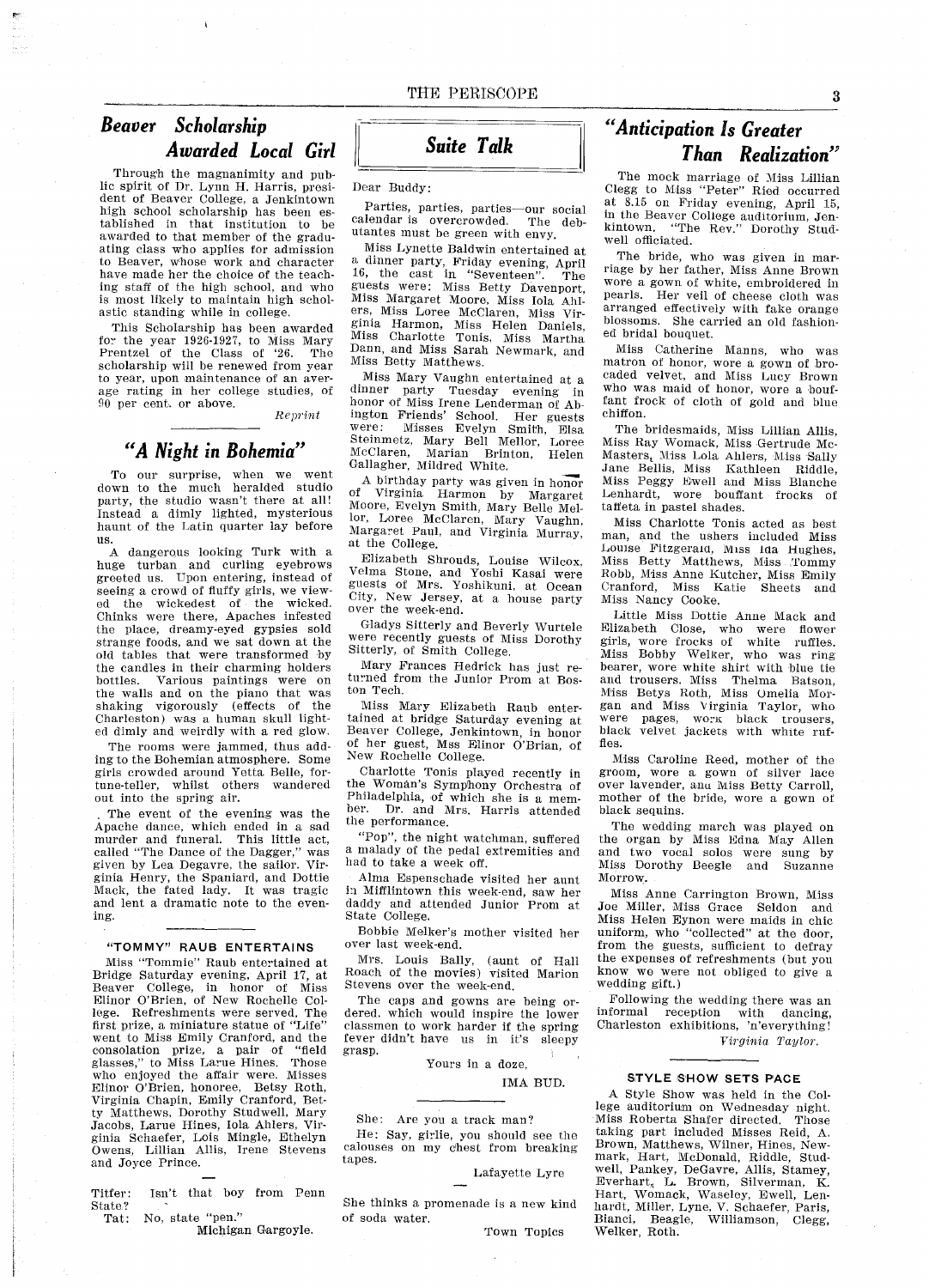# LITERARY DEPARTMENT

# Just a Piece of Paper The Contrasts

Most of us, in a more fortunate fi nancial state than some of our fellow men, little know how the less fortun<br>ate of us live, and by what means they ate of us live, and by what means they<br>estimate a thing of interest. I was reminded of this unfair condition of things by a story  $I$  read the other day.

It is the story of an old, old woman who lived on the top floor of an old  $odd$  house. The stairs she climbed were old; the furniture in her room was old; the clothes she wore were old. Everything was old, yet everything, although dark and perhaps, a little drab, was neat. From her room to the first landing there was dirt, because she did not have the strength to clean her stairway. It was her misfortune, not her fault. But the dirt on the stairway was not fresh dirt; it was musty dirt. One could have told, at a glance, if anything bright had been dropped there. On the particular night that our story begins as she climbed the last flight of stairs her eye was caught by<br>a small square piece of paper. It was a small square piece of paper. pure white; it had not accumulated the dirt into its whiteness, as yet, so was easily discernible among the dirt in the corner. The old woman half stopped to pick it up, but, sighing<br>wearily, she decided to go to bed then and get the mysterious paper in the morning. For the paper was certainly mysterious-lying there on the dirty floor.

In the morning, however, the old,  $d$  woman was in a hurry. She had old woman was in a hurry. overslept, and was late. She gave the corner of the hall a swift comprehen sive glance to reassure herself that the paper was still there and hurrie<br>down She could get it that evening when she was not in such a hurry.

In the evening when she returned however, it was the same story as the night before She could get it in the morning; she would not be so tired then And always in the morning she was in a hurry, and did not have time to stoop and pick up that piece of paper

Four days passed and the little white square still lay in the corner of the hall. It was not as white as it had been that first day it was pale gray color At the end of the fourth day she had determined to pick up that paper that had been annoying her and that had interested her It was Satur day; she could sleep Sunday and so she could afford a minute. As she walked home her weary spirit was brightened by the thought of knowing at last what the little folded missive held. She climbed the stairs to her own foom and in the corner of the darkened hail stooped over to pick up the white square. She straightened with a cry. It was gone!

Fumbling with her key she let herself into her room and sat down heavily. With the departure of the piece<br>of paper there was a void left that nothing could fill

That is the story's end. It is sad, is<br>it not? With all the wonderful things all the wonderful friends and our more than wonderful parents a piece of white paper could make no difference to us. But to the old, old woman it was a part of her after its first appearance in the darkened hall.

Gene Cross

Tis the night of the dance, the "grande affaire," to which the girls have been looking forward so eagerly. Many and elaborate are the preparations they are making to appear, each and everyone, at her very best. Such hurry, scurry, and bustle! Demands on all sides for this, that, and the other thing

Hurried steps are heard down the hall. They pause outside our door. Tap, tap goes the knocker. A chorus<br>of "Come in" greets the visitor. She enters and gazes at us all in astonishment. Such a room! On one bed are carelessly thrown three evening gowns; a Spanish shawl graces the<br>other. Before the mirror stands a tall girl, struggling into a borrowed dress; beside her, another industriously rubs one of "Pond's Two Creams" on her face. Evidently, surmizes the visitor, just about the whole corridor is in this room; for lo and behold! by the window a third fair damsel, drying her very short tresses; and yet a fourth sits close by the lamp carefully manicuring her nails. In the middle of the floor pairs of slippers-of gold, of silver, and of various tints-are heaped.

The visitor comes further into the room; steps over the slippers; and, ruthlessly pushing aside the dresses<br>sits down on the bed, laughingly commenting upon all the activities. She pictures each one as she will be to-<br>night-the night of the dance. She night-the night of the dance. sees one as she will go down the staircase; in orchid georgette, her dark hair plainly dressed, a silver flower fastened behind her ear, and on her<br>feet one of those pairs of slippers feet one of those pairs of silver ones. With her is a fair girl in green, her bobbed hair banded, and likewise silver slippers on her feet Behind them, the two others come one in flowered taffeta, her hair waved and dressed low upon her neck on her feet slippers of gold; the other in white, an embroidered Spanish shaw flung around her shoulders, her<br>straight black hair dressed severely tinted slippers on her feet. Gone are the frowns of early evening, laughing are the red lips, softly curved in a welcoming smile.

 $C. C.$  Mulholland.

# "My Chee-ild !"

She was standing before the mirror staring at herself with wide eyes. I felt as though I should leave the room<br>—as though I was seeing some secre that would embarass her when she discovered me, but she was too near the door for me to pass

gazed at her again Her wide-eyed baby expression had changed to one of great surprise with her eyes wider and her mouth agap. Perhaps she had seen me in the mirror. I was sure of seen me in the mirror. I was sure o<br>it! For now her eyes had becom<br>smouldering black balls of hate and her mouth was deformed with a sneer.

Suddenly her arm shot upward, her eyes filled with tears and her chin quivered. A whisper came from bequivered. A whisper calle from Section to the trembling lips, "My Child!<br>My Child!" I fell back on the bed Oh If my roommate wasnt taking dramatics!

Virginia C. Harmon.

# Musical Events of the Near Future

The musical calendar at Beaver College is fast filling up with events for the last few weeks before College closes

On May there will be an afternoon recital to be given by about fort students of the School of Music The recital will be held in the Green Parlors

Miss Marion Leavitt, pianist, will give a recital on May 6, to be assisted by Miss Roberta Shafer, contralto.

On May <sup>11</sup> the Beaver College Glee Club will give a concert under the direction of Charles H. Martin, leader. This organization has been invited to sing at the big final glee club concert at the Sesqui-Centennial in November There will be about twenty-five other glee clubs in the grand chorus

Mr. Martin's organ pupils will be heard in recital in the auditorium on May 18. A number of other programs will be presented in the near future.

## As Others See Us

Of the Alpha Chi Rho dance, held last winter at the Bellevue-Stratford in Philadelphia in connection with the annual Convention of that fraternity the "Garnet and White" for April, 1926, says:

 $4$  \* \* The supper dance was there. Two hundred signed up for it and two hundred and ninety-two finally showed up. Brother Lynn Harold Harris, Phi Beta, was the boy hero of the dance. Brother Harris, be it known, is president, if you please, of Beaver College. and Brother Harris supplied a bevy of his pulchritudinous undergraduates for the dance. By the way, Beave College is a girls' school, and wha ever other entrance requirements there may be for Beaver College cer tainly the chief entrance requirement is that of beauty They almost coaxed George Roth away from his bridge game, and Brother Harris had enough applications for teaching positions from the Brothers to enable him to have an entirely new faculty next year

Betty Carroll, Eva Cricheton, and Dorothy Mirtz finished up Residence Work for the year

Home Ec. News

All the Home Ecs are glad to note that Miss Lane has lived thru the past few months and seemingly is in good health and excellent spirits

What kind of teachers do you think we Seniors make, you first year girls? Next year when you forget to instruct the class to grease the cake tins, and when your hands quiver uncontroll ably while attempting to extract a croquette from sizzling fat-just think of us

Spring has come and with it a flurry of new hats. Honestly, now, who'd ever believe we made them in Sewing Class? Wonder how many people we can fool

The Seniors held a most successful sandwich sale and made a nice littl sum for the benefit of the College Settlement Fund

Eunice May Miller.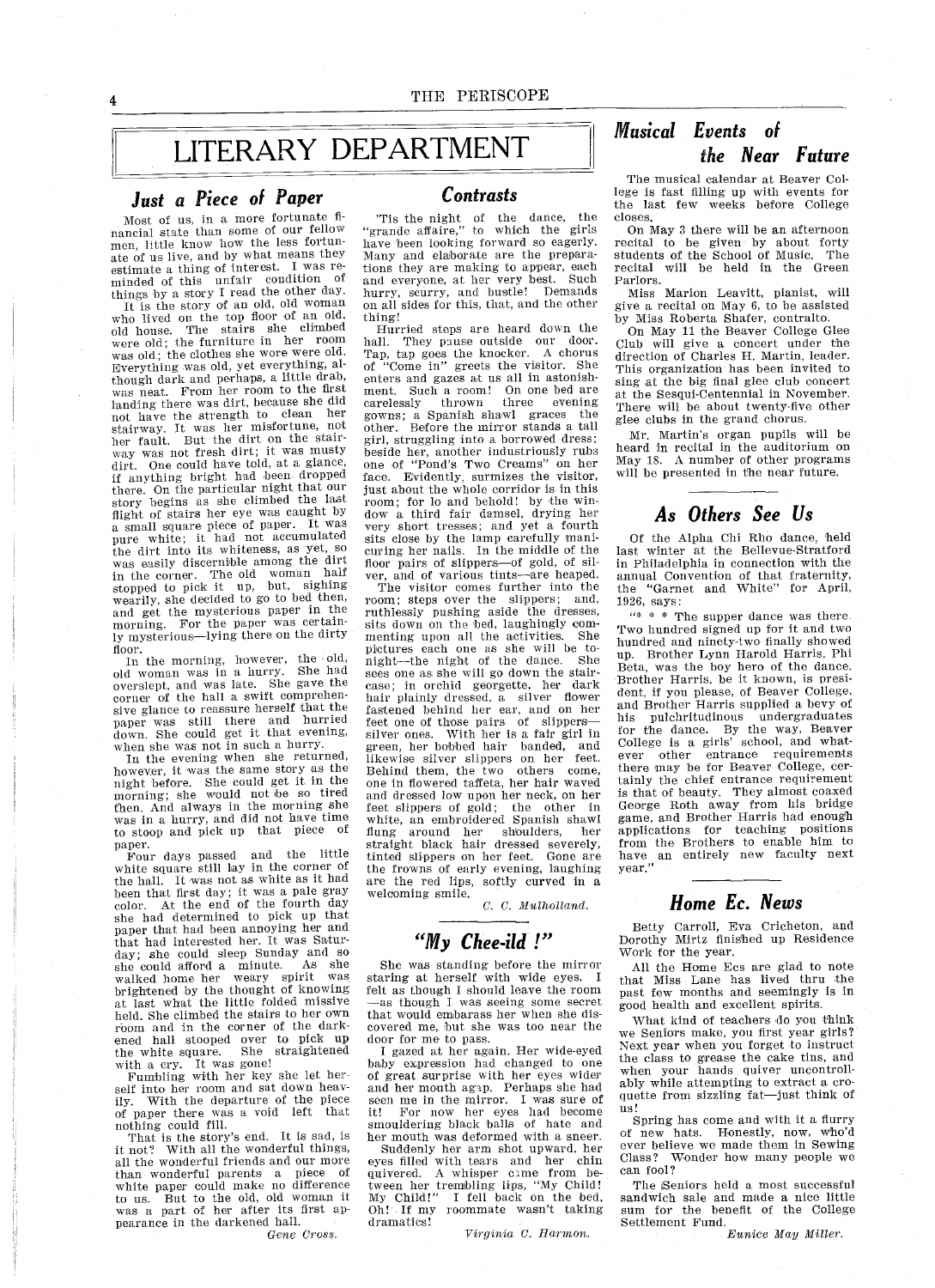### The New Ten Commandments

 $(Continued from Page 1)$ 

feet running order of the universe Adapt yourself to it. Don't try to make it adapt itself to you

Fifth. Remember that your personality is divine, and it is up to you to reflect it

Sixth. Have a purpose in life. Don't be an accident looking for some place to happen

Seventh. Recognize and respect the divine power of man in conquering the material forces of the world

Eighth. Realize that you are the only person in the world with the power to accomplish certain things Your life is unique, so don't throw it away in pool rooms bar rooms and at wild parties

Ninth. Have courage. Don't afraid to be frank. Don't be afraid to do specific things instead of talking in generalities

Tenth. Play straight, Don't spike man at base. If you don't do your part in the world, then take your medicine while working yourself out of the hole

The modern freedom of young peo ple has led them away from the ac ceptance of negations," he says. Morals must be presented to boys and girls in a way that will make them want to do the right thing rather than to fix prohibitions. But we haven't gone far enough to do away with them completely. Religion must be made attractive rather than to scare young people into hell

"The older generation must have charity, but the men who preach that this generation is doing no more shocking things than the one before them are blinding themselves. They've never seen these boys and girls at parties which last until 4 and  $\bar{\mathbb{C}}$  o'clock in the morning

"How do they account for the pajama dancing party which has recent ly become popular? Modern yout needs not sympathy, but guidano from the older generation.'

### PUPPET SHOWS

### PLEASE WEE TOTS

Suppressed squeals of glee, wee hands clutching the edge of small<br>chairs and a wail for "More" was the compensation received by the Firs Year Kindergarten girls for the cleve puppet shows they gave at Miss Ableson's kindergarten, Tuesday morn ing, April 27. Two shows, "The Old Woman Who Lived in a Cottage and<br>the Gingerbread Boy" and "The Three

Little Pigs," were given.<br>The puppets were made by the girls the scenery painted and the show pro duced under the direction of Mrs. Ferris. The puppets all answered to curtain call and had their pictures taken

The girls who staged the first show<br>were "Bee" Brower. Ann Welsh, Ann Brown, Martha Fowler and Dorothy Halsey. "The Three Little Pigs" were put thru their paces by Emily Craw ford, Elurnia Farrey. Almita Fleming, Sally Herring, Peg McDonald and La-Rue Hines.

Always give the devil his due-but<br>it's good policy to keep out of debts.

### Spring Athletics

Spring athletics are in full swing All day long groups are seen on the tennis courts. Groups are practicing track events on various parts of the campus running, hurdling, and jumping

Fencing has been introduced to girls of the Phi. Ed. Department under the supervision of Miss Seguine. Preliminary coaching has been begun with the girls making rapid progress Next year it is planned that any student may participate

Every day in every way, track events are being practiced by peppy girls of Beaver. Preparations are un der way for a field meet. Letters have been sent out to different schools and colleges, inviting a meet with Beaver, George School and Temple numbering on the list. As yet no replies have been received. The big day is May 31.

Out-door baseball played with in door rules is affording Beaverites good exercise, as well as amusement.

new sport to be enjoyed the next year will be archery. The ground are to be prepared on the north sid of the Annex. Great interest is shown with this announcement.

The Beaver hockey field will soon show great improvement, girls. It is to be filled in, leveled and sodded. Won't that be wonderful?

Many Beaver girls witnessed the Penn Relays at Franklin Field, Phila delphia, Saturday.

A tennis tournament is in progress. Forty-three contestants have entered. One hundred points toward Pentathion and the garnet and gray "B" will be awarded the winner

### The Modern Woman

(Continued from Page 2) female species. And so it goes.

There is no doubt about women crowding men out of many fields. It used to be that in the business world private secretaryship was a high goal. That is old stuff. Several hug industrial enterprises have women as chief executives. And polite young and middle-aged men are their private secretaries

"A moss-grown myth is that women could only run a house. I love that<br>'only.' If there is an institution requiring more executive ability than the well-ordered home, I have never<br>seen it. There are a hundred harass ing details that would drive the aver age male crazy. Did you ever see a man keep house successfully for a week? No, and you perhaps will not.

The theory is that man was not made to keep house. Woman also was not made to become a big business executive, but they are stepping out<br>and doing it. All of which leads to an old conviction that women are more capable in almost everything. They can meet a crisis with far more courage than men. They have more stamina in an emergency and why they have even been called the weaker sex is beyond me. I was once in a terrible storm at sea, and in almost every in-

stance it was the woman who was calming the man

"Before I lose all male customers I am going to say a good word for them. They are more adept, I have found, at Kelly pool, whistling through their teeth and growing boisterous on night owl cars

### Reprint

### WITH THE GRADS

Mrs. N. Frick, nee Miriam Marshall, visited college over the weekend to see her old friends. Mrs. Frick was married a few weeks ago and is still very much the new bride. We wish her success and much happiness

Miss Bertha Shenkan, of Pittsburgh announced her engagement to Mr.<br>Jake Topkis, of Wilmington, Delaware.



BIDE-A-WEE Tea Room GREETING CARDS

York Rd. near Greenwood Ave. JENKINTOWN, PA.